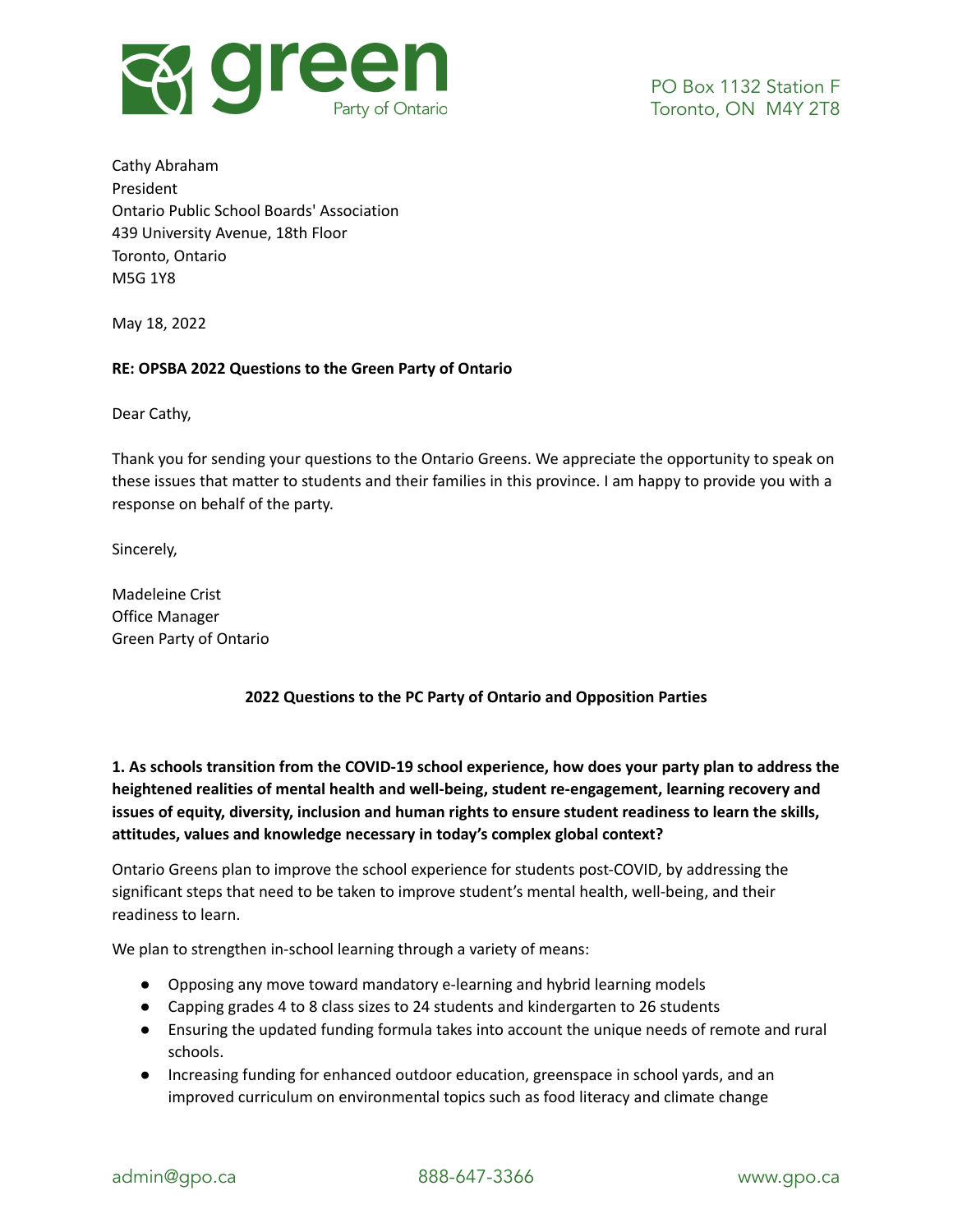

- Eliminating the EQAO and updating the elementary curriculum to reduce prescribed student outcomes
- Implementing a province-wide nutritious school lunch program
- Improvements to the learning environment including better ventilation, energy efficiency retrofits, and electric school buses

We would support children with additional needs, including:

- Ensuring the updated formula includes adequate funding for ESL grants, special education assistants, counsellors, and other specific supports to provide equitable access to learning and school activities for all students.
- Addressing the growing waitlist for support with children with Autism: working with experts to identify improvements to the OPA program
- Working with the federal government to develop a National Autism Strategy
- Providing educators training to help them address student behavioural issues and support students with a wide spectrum of needs

To improve mental health care for students, we would:

- Make investments to ensure students can easily connect to a community mental health professional at or near primary and secondary schools
- Ensure mental health, wellness and resiliency training is included across the education system
- Implement a curriculum that covers issues like mental health, coping skills, and stress management
- Reduce wait times to 30 days or less for children and youth by investing in frontline mental health care workers.
- Invest in expanding services for youth who face service gaps as they age out of the youth system of care.

To address systemic racism, diversity, equity and inclusion, we would:

- Address racism in schools with mandatory collection and reporting of race-based data for student, teacher and staff populations, as well as implementing standard procedures around the reporting of incidents of racism.
- Work with school boards to ensure recruitment and retention practices for staff are transparent and reflect the diversity of Ontario's population and ensure culturally relevant and responsive programming is included in mandatory staff training.
- End streaming in our education system to ensure equity for all students.
- Immediately remove all Resource Officers from Ontario schools.
- Establish clearly visible all-gender washrooms and update school communications to become more gender inclusive, recognising that gender exists on a spectrum.
- Update the curriculum to include informed discussions of anti-Black racism, 2SLGBTQIA+ prejudice, and all forms of discrimination across subject areas.
- Restore funding for the Indigenous curriculum program and work with Indigenous educators and community leaders to develop a mandatory curriculum on colonialism and residential schools, treaties, and Indigenous histories and experiences.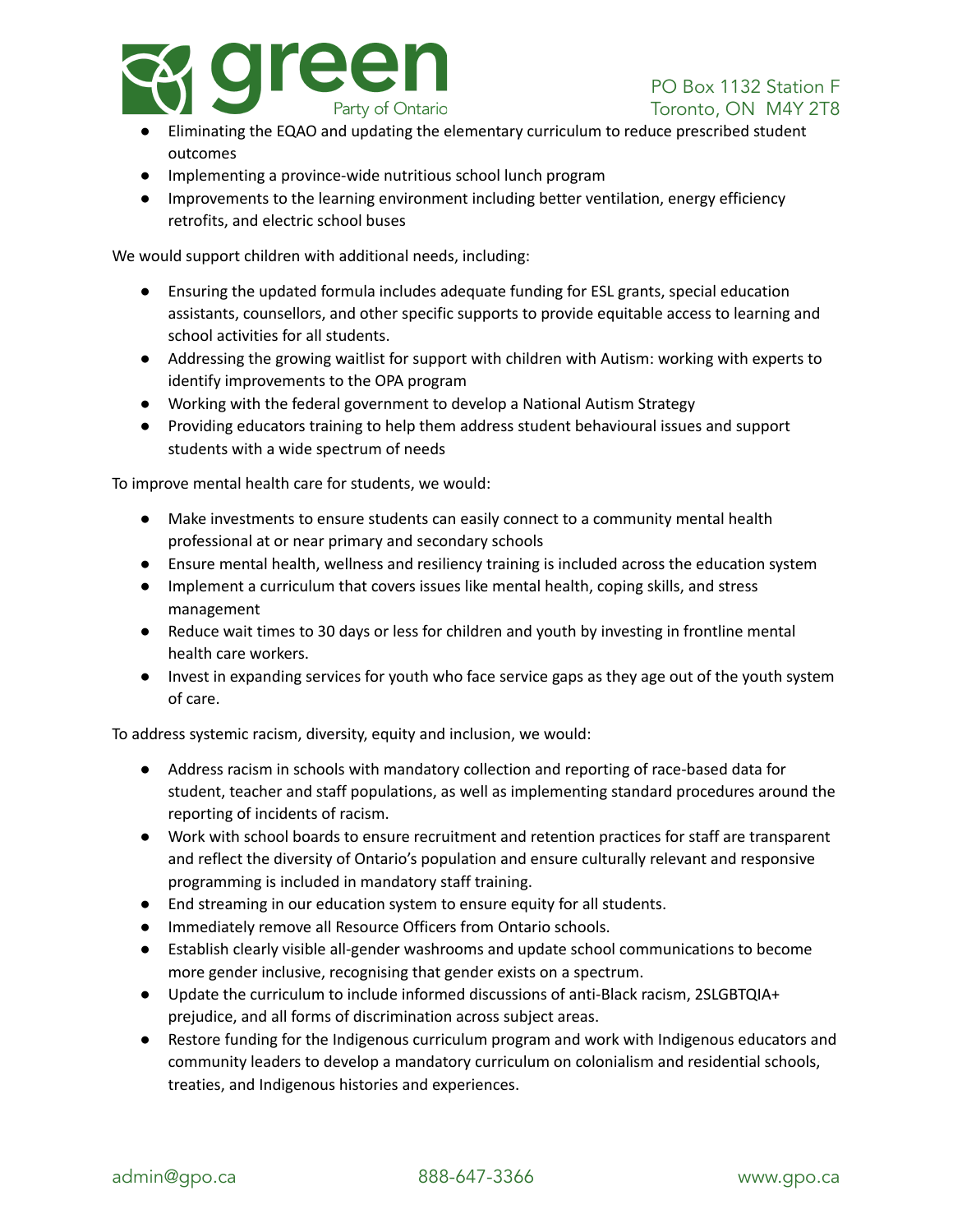

# **2. Boards continue to stress the need for local flexibility in order to balance their operating budgets and meet unique local cost pressures and needs. Will your party consider re-establishing the Local Priorities Grant to allow specific local board initiatives, meet funding challenges and support the achievement and well-being of all students?**

Ontario Greens would establish an independent review of Ontario's education funding formula so it adequately reflects student needs. We would review this formula every five years and ensure it includes funding for ESL grants, special education assistants, counselors, and other specific supports. This updated formula would also take into account the unique needs of remote and rural schools.

**3. Knowing and acknowledging that many First Nations students already face significant gaps in learning outcomes and achievement, often two to three year gaps by comparison to their nonIndigenous public school counterparts, and knowing the impact the pandemic has had on remote learning for students, what would your party propose to do to mitigate learning loss specific to the unique challenges and needs face by many First Nation students across many Indigenous communities in the province particularly those in remote areas?**

Addressing inequalities faced by First Nations students in the education system is a necessary step in the reconciliation process. The government has a legal and moral obligation to work with Indigenous communities – with full partnership, participation, and respect. This begins by working with the federal government to implement the recommendations of the Truth and Reconciliation Commission. Ontario Greens would establish true nation-to-nation relationships with Indigenous peoples.

We would ensure school boards and schools would recognize First Nations, Métis and Inuit Elders as knowledge keepers and educators, and recognize their role in transmitting cultural knowledge to the younger generation. This would include increasing access to Elders and guest speakers in schools and making sure Elders/guest speakers are representative of all First Nations, Métis and Inuit students represented in the board.

Other important steps Ontatrio Greens would take include restoring funding for the Indigenous curriculum program and working with Indigenous educators and community leaders to develop a mandatory curriculum on colonialism and residential schools, treaties, and Indigenous histories and experiences.

Ontario Greens would require anti-racism and anti-oppression training for all public sector employees and legislators. We will address racism in schools with mandatory collection and reporting of race-based data for student, teacher and staff populations, as well as implementing standard procedures around the reporting of incidents of racism.

We also commit to engaging education workers, board administrators, education researchers, and Black and Indigenous families to help guide de-streaming to ensure student success. Additionally, we would work with school boards to ensure recruitment and retention practices for staff are transparent and reflect the diversity of Ontario's population. We would also ensure culturally relevant and responsive programming is included in mandatory staff training.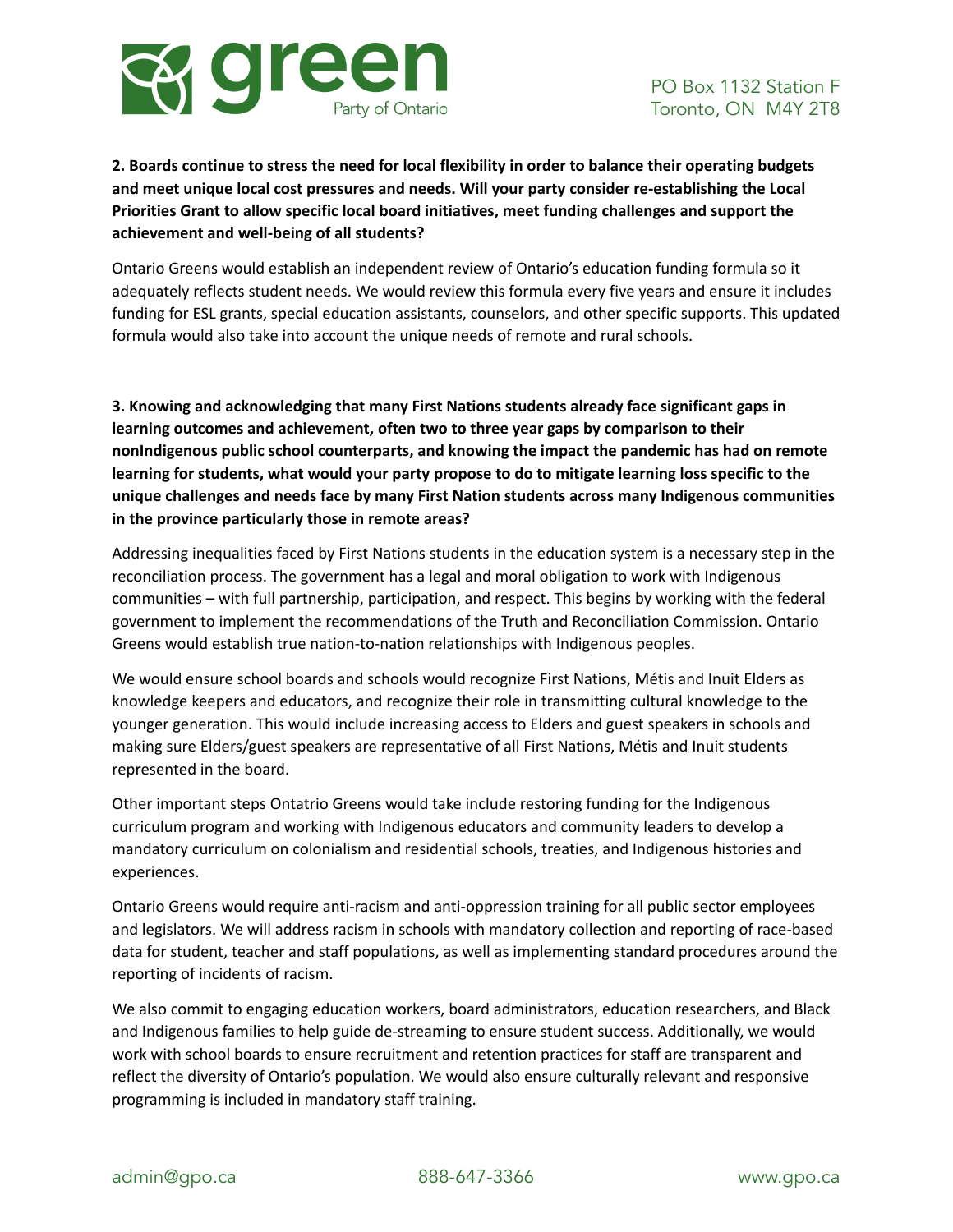

We also need to address the inequities in the system that put additional pressure and stressors on Indigenous youth. For example Ontario Greens will address the housing crisis that has hit Indigenous peoples particularly hard by funding 22,000 Indigenous-owned and operated permanent homes under an Urban and Rural Indigenous Housing Strategy. The strategy and implementation would be led by Indigenous communities to create homes for Indigenous peoples living in Ontario. We will provide properly funded Indigenous-led supports for survivors of residential school trauma. We will publish annual progress reports and assess long-term trends and indicators in areas such as suicide, mental health, chronic diseases, and availability of appropriate health services to ensure equity in access to care. We will increase the number of Indigenous-led health centres, youth programming, crisis support teams, and support suicide-prevention training.

## **4. What concrete actions will your party take to promote and facilitate the elimination of systemic racism and oppression within the policy, practices and structures in our public education system?**

Ontario Greens are committed to eliminating systemic racism and oppression, and making equity a pillar of public education. We would:

- Create an anti-racism strategy for public education
- Update the curriculum to include informed discussions of anti-Black racism and all forms of discrimination across subject areas
- Address racism in schools through the mandatory collection and reporting of race-based data for student, teacher, and staff populations
- Work with school boards to ensure recruitment and retention practices for staff are transparent, and reflect Ontario's population diversity. We would also ensure culturally relevant programming is part of mandatory staff training
- Implement standard procedures around the reporting of incidents of racism
- Engage education workers, board administrators, education researchers, and Black and Indigenous families to help guide de-streaming to ensure student success
- Remove all Resource Officers from schools
- Update the curriculum to include informed discussions of anti-Black racism, 2SLGBTQIA+ prejudice, and all forms of discrimination across subject areas.

### **5. How would your party work towards maintaining labour peace in our school system?**

Education workers should be permanently protected with fair wages and paid sick leave.

Additionally, Ontario Greens would work towards maintaining labour peace in Ontario's school system by:

- Immediately repealing Bill 124 and the problematic sections of Bill 106 and allow all public sector workers to bargain collectively for fair wages and working conditions.
- Ensuring the protection of unionized education workers collective bargaining rights.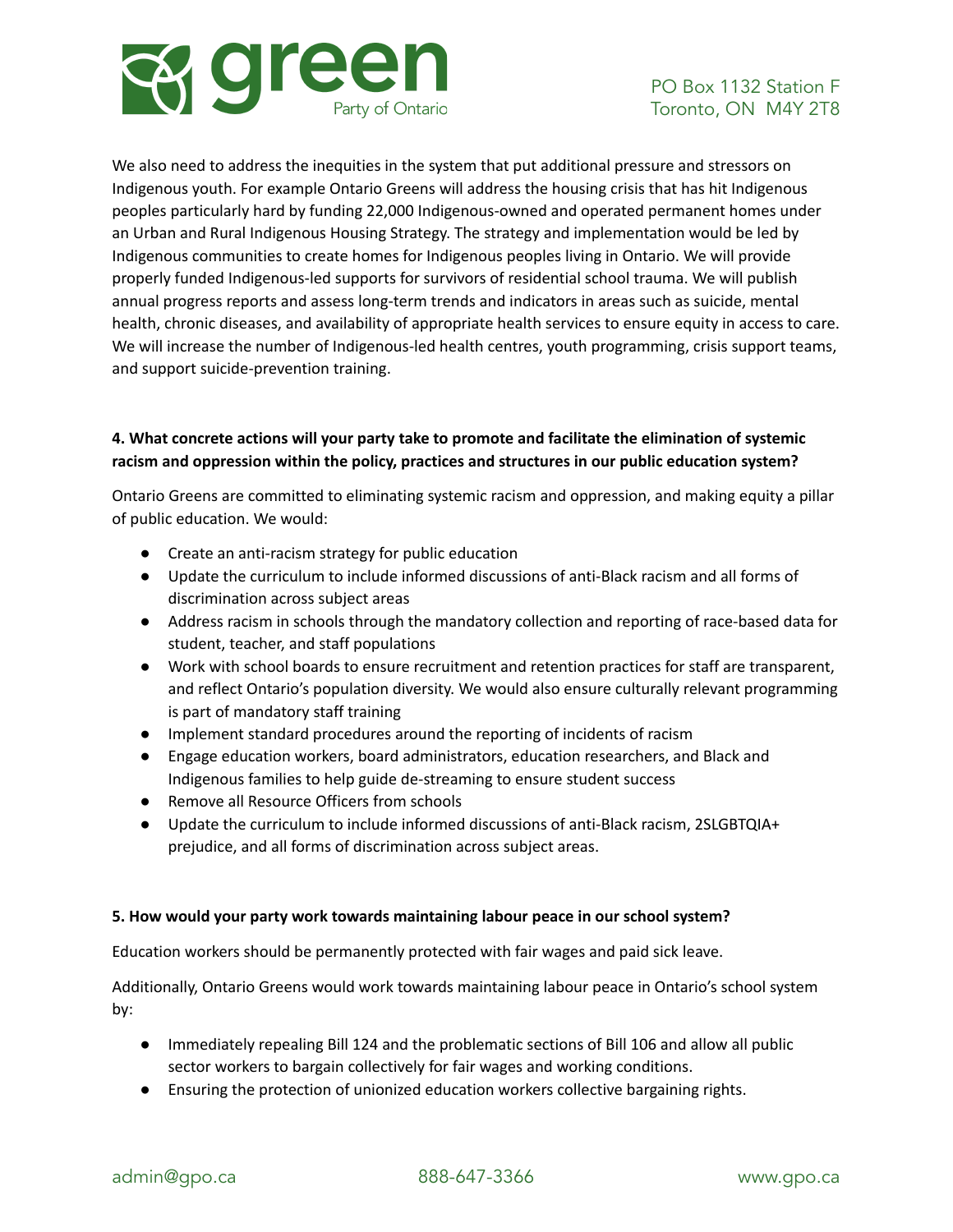

- Ensuring consistent and fair labour standards and working conditions for all faculty, including contract faculty.
- Establishing an independent review of Ontario's education funding formula so it adequately reflects student needs, and review the formula every five years to make funding decisions less political
- Consulting regularly with education providers and when any changes to the system are implemented

### **6. Is your party committed to working together with public school boards and do you support the current form of school board governance?**

Ontario Greens would update school board governance by working to improve the diversity of representation on the boards as well as to address the systemic racism that exists in our education system.

We would ensure that Ontario school boards would have an Indigenous Education Advisory Council as required under the Ontario First Nation, Métis, and Inuit Education Policy Framework Implementation Plan. School boards would be required to make sure the Councils, and any other places where First Nations, Métis and Inuit students are discussed, are representative of each of the Indigenous communities that are represented in the school board, to ensure that distinct needs and perspectives of students and families are addressed.

Ontario Greens would ensure all school boards and schools adopt trauma-informed and culturally safe approaches including by providing guidance, resources and supports. We would ensure school boards and schools create trauma-informed and culturally safe school environments and provide comprehensive, sustained and job-embedded training to educators on trauma-informed and culturally safe practices. Additionally, we need to address racism in schools with mandatory collection and reporting of race-based data for student, teacher and staff populations, as well as implementing standard procedures around the reporting of incidents of racism. We would work with school boards to ensure recruitment and retention practices for educators and staff are transparent and reflect the diversity of Ontario's population. We would also immediately remove all Resource Officers from Ontario schools.

### **Are there any other specific education-related platform pieces you would like to highlight?**

Ontario Greens believe in a strong, public education system and would work to continue to strengthen it. That includes ending mandatory e-learning and hybrid learning models, capping grades 4 to 8 class sizes to at least 24 students and kindergarten to at least 26 students, eliminating the EQAO standardised testing and updating the elementary curriculum to reduce prescribed student outcomes. We would also increase funding for enhanced outdoor education, greenspace in school yards, and enhanced curriculum content on critical environmental topics such as food literacy and climate change and implement a province-wide nutritious school lunch program.